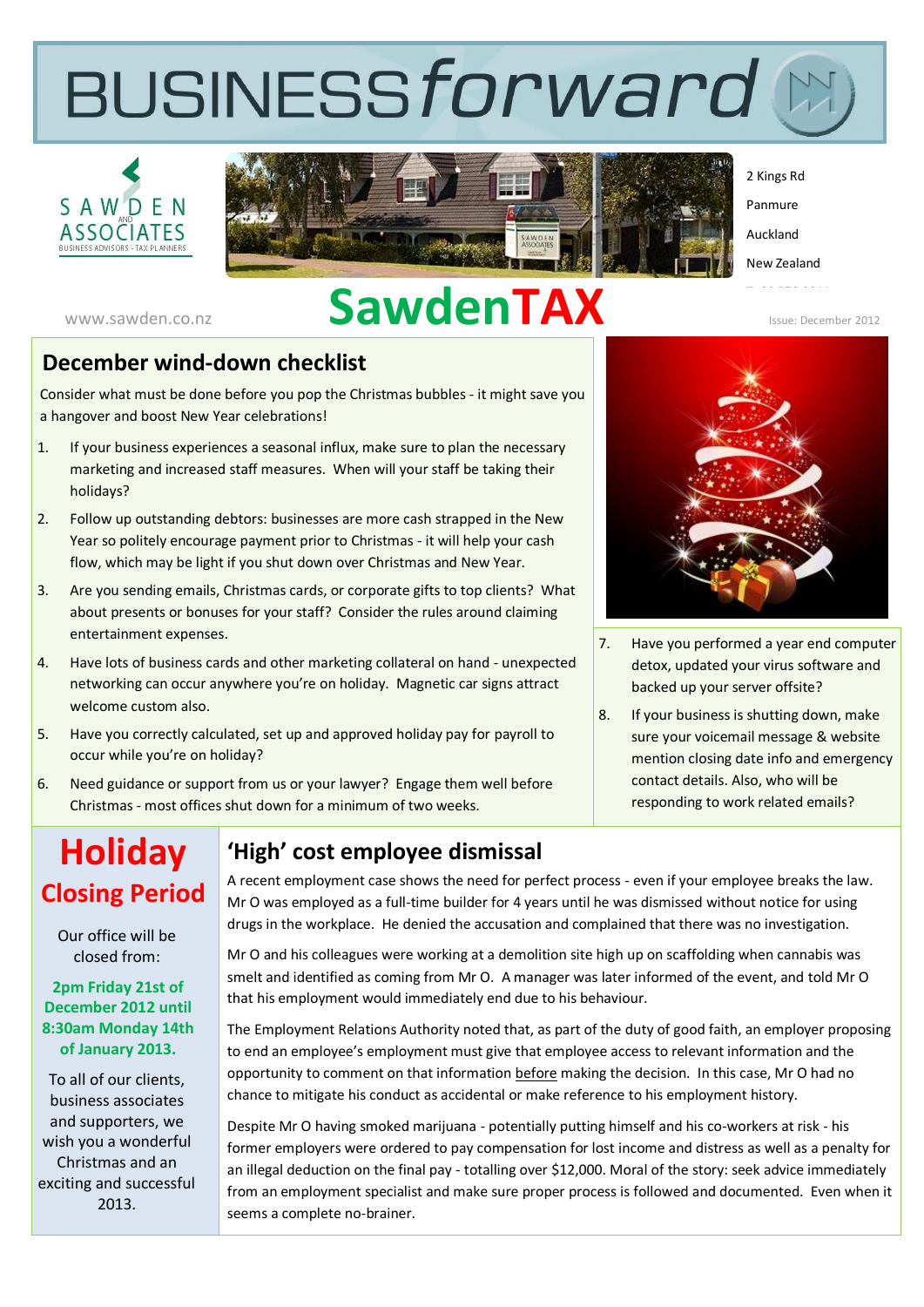#### **Employment court costs (and others) to rise**

For the first time since 2001, the Ministry of Justice plans to raise the fees it charges court users to help minimize costs to the taxpayer.

Significant (and varied) increases will apply to the Employment Court, District Court, High Court, Court of Appeal and the Environment Court due to low cost recovery levels in these specific courts.

When it comes to employment law, this highlights the need to follow correct process as you'll soon be paying even more for your mistakes. Final changes are likely to be implemented in the first half of 2013.

#### **Changes to student loans and allowances**

The following changes will come into effect on **1 January 2013**:

- Student Allowances will no longer be available for postgraduate study commencing from 1 Jan (except for Bachelor degrees with honours)
- All exemptions to the 200-week limit for Student Allowance will be removed from 1 Jan 2013 (except for special circumstances)
- Borrowers making significant under-deductions will be forced to make a compulsory extra student loan deduction - IRD will arrange directly with their employer to recover the outstanding amount
- **Those 55 and over will no longer be eligible to borrow living or** course-related costs (with exceptions, depending on when you were enrolled)

#### **Timely reminders**

- Provisional tax payment due Jan 15 for March, July or November balance dates, or Jan 28 if you have a December balance date
- Your GST return and payment may also be due Jan 15
- Interim student loan payments due Jan 15
- Quarterly FBT return and payment due Jan 28





#### *'Find a job you like and you add five days to every week.'* **H. Jackson Brown**

#### **Accounting for mistakes**

With IRD taking a stance on outstanding tax we need to be proactive if an error is made - for whatever reason.

The IRD have a guide to *'Putting your tax returns right (IR280)'* explaining the required action for minor, genuine mistakes - it also outlines how to make a voluntary disclosure.

If you are concerned about a potential error please contact us as it might be easier to fix than you imagine and it won't go away on its own.

#### **Introducing the starting-out wage**

The starting-out wage is the latest government initiative designed to help get more young kiwis into jobs by giving employers incentive to take them on.

The starting-out wage will be simple for employers to implement and should provide more 16- to 19-year-olds with the opportunity to earn money, gain skills and the work experience they need in this tough labour market.

#### **Those who'll qualify for the starting-out wage are:**

- 16 and 17-year-olds in their first six months of work with a new employer
- 18 and 19-year-olds entering the workforce after more than six months on a benefit
- 16 to 19-year-old workers in a recognised industry training course involving at least 40 credits a year

Expected to be effective from 1 April 2013, the starting-out wage will ensure 16- to 19-year-olds are paid no less than 80 per cent of the minimum wage for the first 6 months with a new employer. After the first 6 months, they'll be eligible for the minimum wage.

Workers between 16 and 19 years of age who fill training or supervisory roles must at least be paid the minimum wage.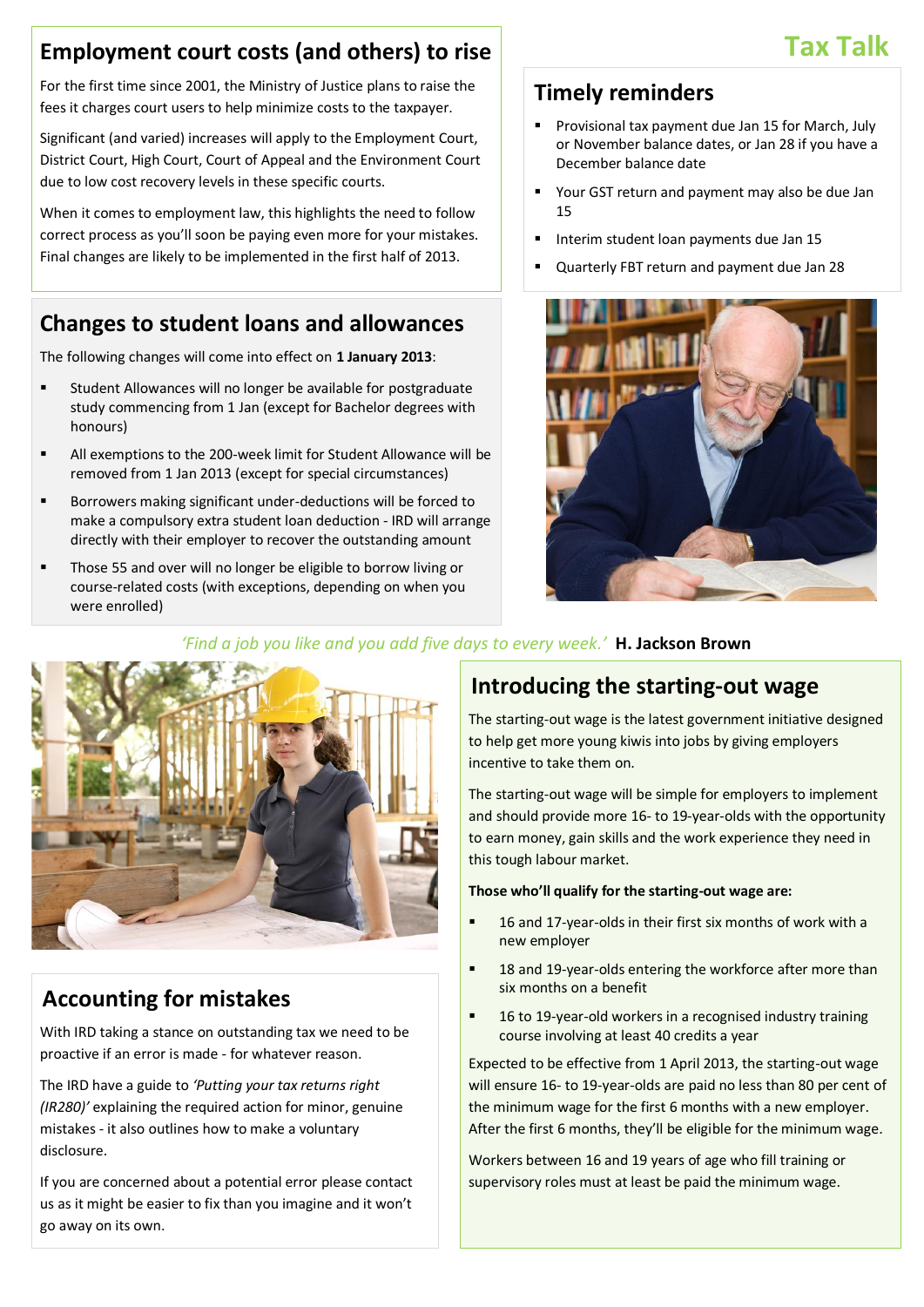#### **Mixed use assets - gearing up for change**

With summer set to sizzle no doubt you'll have serviced the motor home and prepped the launch or bach to reap the seasonally high rents…. Let's consider the proposed new rules around mixed-use assets and how they could affect you from 1 April 2013.

#### **As previously signaled:**

- You'll be required to apportion deductions based on actual income earned and private use of the asset, instead of based on the availability to produce income
- **EXPENSES FERIGE THE ASSET (POWER, rates, insurance),** maintenance and interest on debt will also be apportioned to the number of days it was actually rented
- If annual rent received for assets exceeds \$60,000 then the owning entity is required to be GST registered - this may affect the tariffs you charge and if you sell the asset you may have to account for GST

It's complicated and we suggest you get into the habit of diarizing the days you (plus family and friends) use assets. If you're concerned, do call us to discuss your situation.

## **Business Perspective**

#### **Business New Year resolutions**

Generally, we want to indulge less, exercise more and be better people.... However it's time to ponder some specific (and accomplishable) new year's resolutions for your business.

- **1. Nurture your most loyal and profitable clients**. Chances are they'll sing your praises and refer more business to you.
- **2. Give something back to your community.** Help a cause that matters to you and you'll potentially give your team new purpose whilst boosting your reputation.
- **3. Promote your business effectively.** Join a networking or business group and get your business in the public arena. Consider the benefits of social networking and marketing.
- **4. Read a business book every month.** Keep up with the changing world, enhance your knowledge and leadership skills.
- **5. Get professional education and development.** As a leader you must continue evolving, extend your education to remain engaged and focused on the future of your business.
- **6. Learn to listen more.** Be available and engage your team daily to see how they're tracking. You'll diffuse potential problems before they arise and witness valuable raw idea creation.
- **7. Empower your team.** Only your team can grow your business they need to share your vision and have the necessary drive or incentive to achieve the goals that you set.
- **8. If it's not working, get rid of it**. Whether it be a product offering, a machine, a supplier or even an employee, don't waste time and energy squeezing a round peg through a square hole. Trim the fat and invest in new muscle.



#### **Importing goods? New GST risk**

The administrative penalty regime for NZ Customs has been amended to include GST errors - affecting incorrect import entries, from June 4, 2012.

The minimum penalty has increased to \$200 per import entry for goods subject only to GST on importation.

Incorrect entries for goods subject to both duty and GST on importation will now carry a maximum penalty of \$50,000 per entry - up from \$10,000.

Businesses importing goods into NZ should review procedures for valuing and classifying goods for Customs purposes, taking into account tariff classification, royalties, transportation and insurance costs.

If an error results in the underpayment of gift duty or GST, it's likely customs will seek to impose an administrative penalty which could cost your business dearly.

- **9. Prioritise and leverage your time**. Implement efficient systems to allow effective delegation. Employees with greater responsibility often have greater job satisfaction. Work more **on** the future direction of your business rather than **in** the everyday running of your business.
- **10. Take time for yourself!** Be a good role model don't skip lunch or work endless overtime. It could lead to burnout. Enjoy breaks for exercise or a new hobby and achieve a healthy work-life balance.